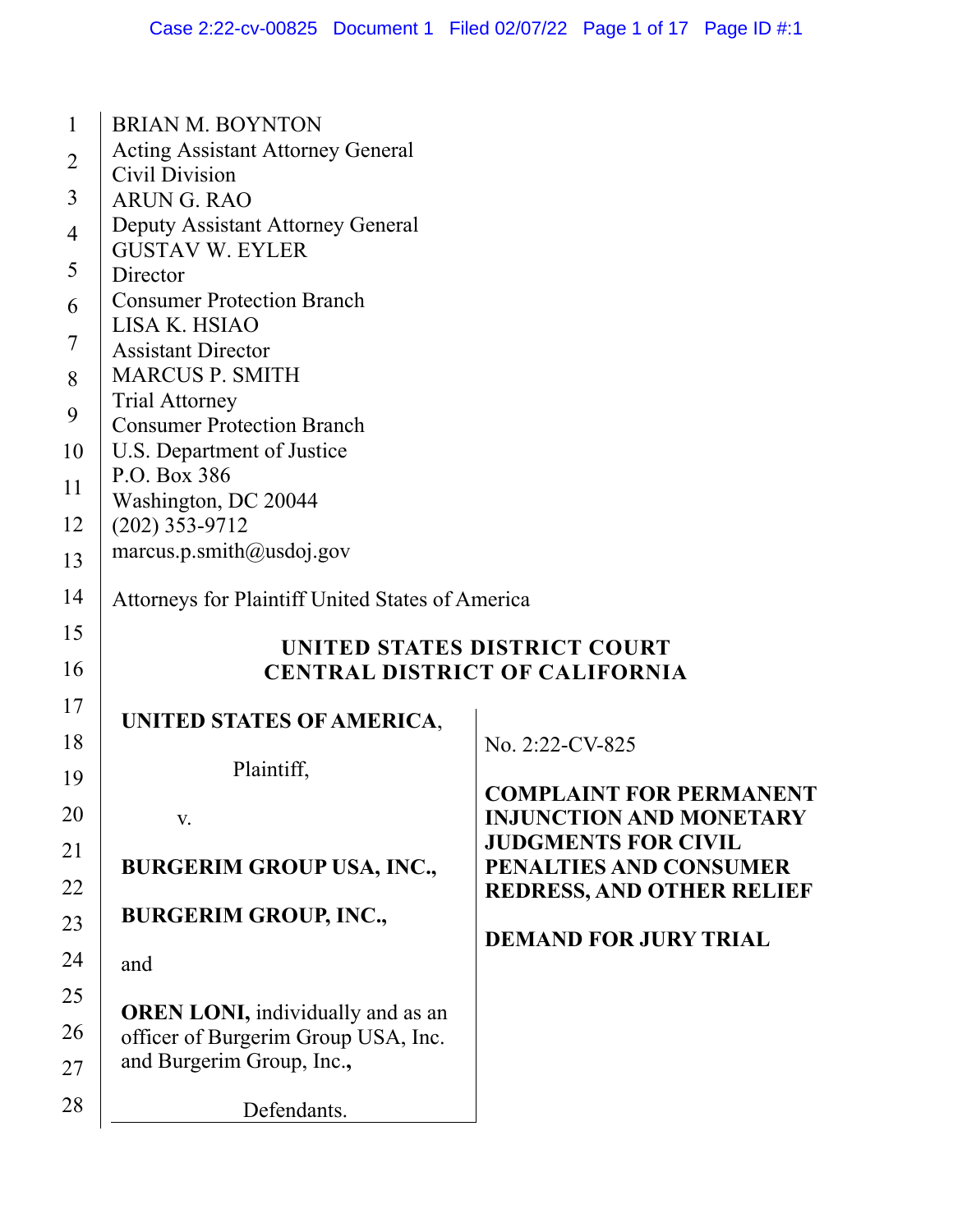Plaintiff, the United States of America, acting upon notification and authorization to the Attorney General by the Federal Trade Commission ("FTC"), pursuant to Section 16(a)(1) of the Federal Trade Commission Act ("FTC Act"), 15 U.S.C.  $\S$  56(a)(1), for its Complaint alleges:

1. Plaintiff brings this action under Sections  $5(a)$ ,  $5(m)(1)(A)$ ,  $13(b)$  and 19 of the Federal Trade Commission Act ("FTC Act"), 15 U.S.C. §§ 45(a), 45(m)(1)(A), 53(b), 56(a), 57b, and the FTC's Trade Regulation Rule entitled "Disclosure Requirements and Prohibitions Concerning Franchising," as amended (the "Franchise Rule" or "the Rule"), 16 C.F.R. Part 436, for permanent injunctive relief, monetary relief, civil penalties, and other relief for Defendants' acts or practices in violation of Section 5(a) of the FTC Act, 15 U.S.C. § 45(a), and the Franchise Rule, 16 C.F.R. Part 436.

### **SUMMARY**

2. Defendants lure would-be entrepreneurs into paying tens of thousands of dollars to open a burger franchise under the trade name "Burgerim." These franchises require a large upfront investment. Purchasers included veterans and people with different backgrounds and business experiences. Many purchasers relied on obtaining loans for tens of thousands of dollars to fund their franchise. Defendants, however, glossed over the risks of these hefty investments, touting the franchise as a "business in a box," and purporting to offer refunds in the event franchisees could not open the restaurant.

3. The Franchise Rule was designed to help prospective entrepreneurs evaluate the risks and benefits of a franchise opportunity with a disclosure document. In marketing and selling Burgerim franchises, Defendants fell woefully short of complying with the Rule. Left out of Defendants' disclosure document was the information necessary to enable prospective franchisees to analyze earning repre-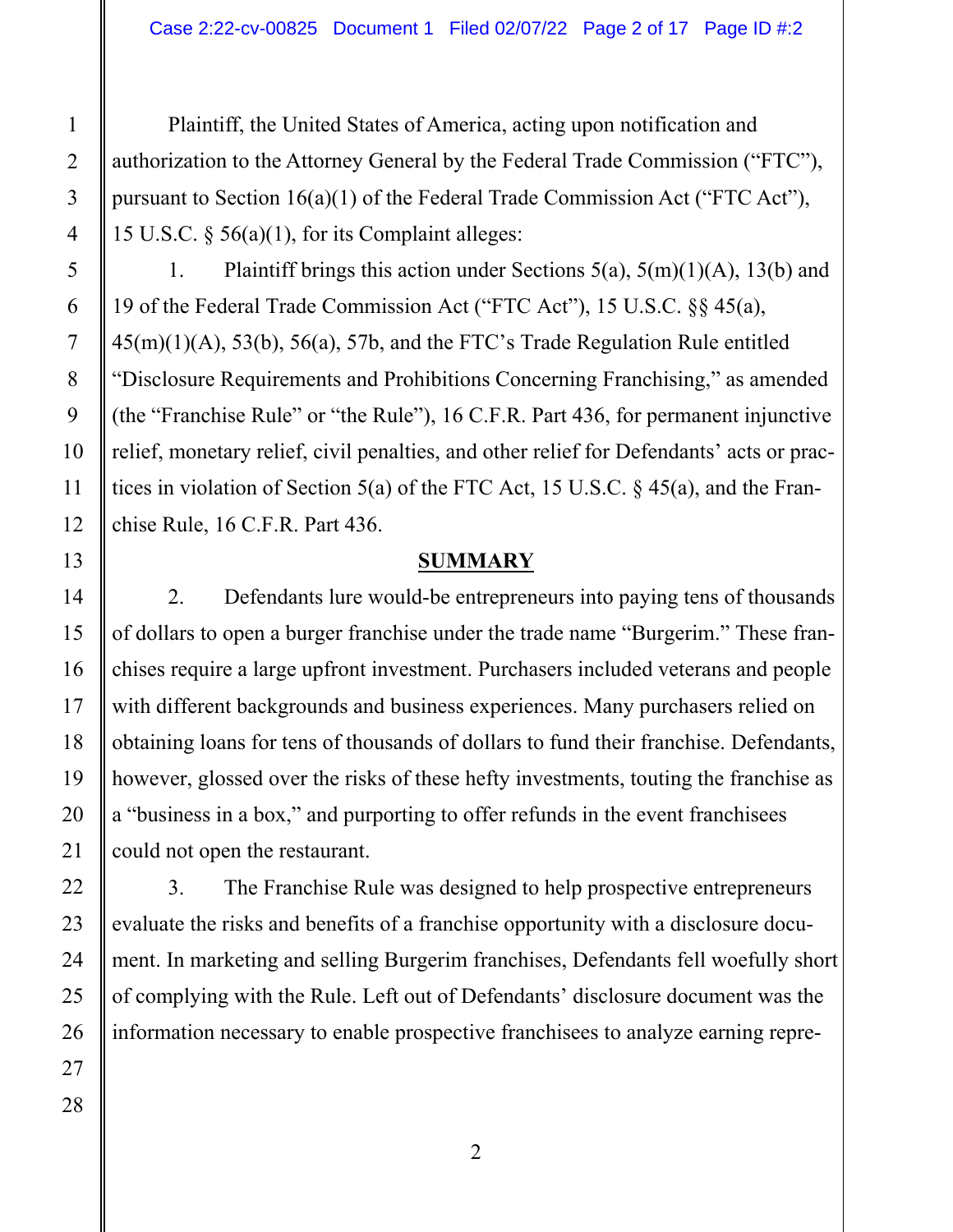sentations or to get unvarnished experiences from prior purchasers. Worse, Defendants muddied the waters by making representations in their disclosure document that contradicted other statements they made to the prospective franchisees.

4. Defendants sold more than 1,500 Burgerim franchises, but the overwhelming majority of Burgerim franchisees never got their businesses off the ground. Hundreds sought to cancel their franchise agreements. In many cases, Defendants did not honor their promises to provide refunds, and in this scheme, have bilked aspiring business owners out of millions of dollars.

### **JURISDICTION AND VENUE**

5. This Court has subject matter jurisdiction over this action pursuant to 28 U.S.C. §§ 1331, 1337(a), 1345, and 1355, and 15 U.S.C. § 53(b). This action arises under 15 U.S.C.  $\S$  45(a).

6. Venue is proper in this District under 28 U.S.C. §§ 1391(b)-(d) and 1395(a), and 15 U.S.C. § 53(b).

# **SECTION 5 OF THE FTC ACT**

7. Section 5(a) of the FTC Act, 15 U.S.C. § 45(a), prohibits "unfair or deceptive acts or practices in or affecting commerce."

8. Misrepresentations of material facts constitute deceptive acts or practices prohibited by Section 5(a) of the FTC Act.

# **THE FRANCHISE RULE**

9. The Franchise Rule defines a "franchise" as any continuing commercial relationship or arrangement, whatever it may be called, in which the terms of the offer or contract specify, or the franchise seller promises or represents, orally or in writing, that:

a) The franchisee will obtain the right to operate a business that is identified or associated with the franchisor's trademark, or to offer, sell, or distribute goods, services, or commodities that are identified or associated with the franchisor's trademark;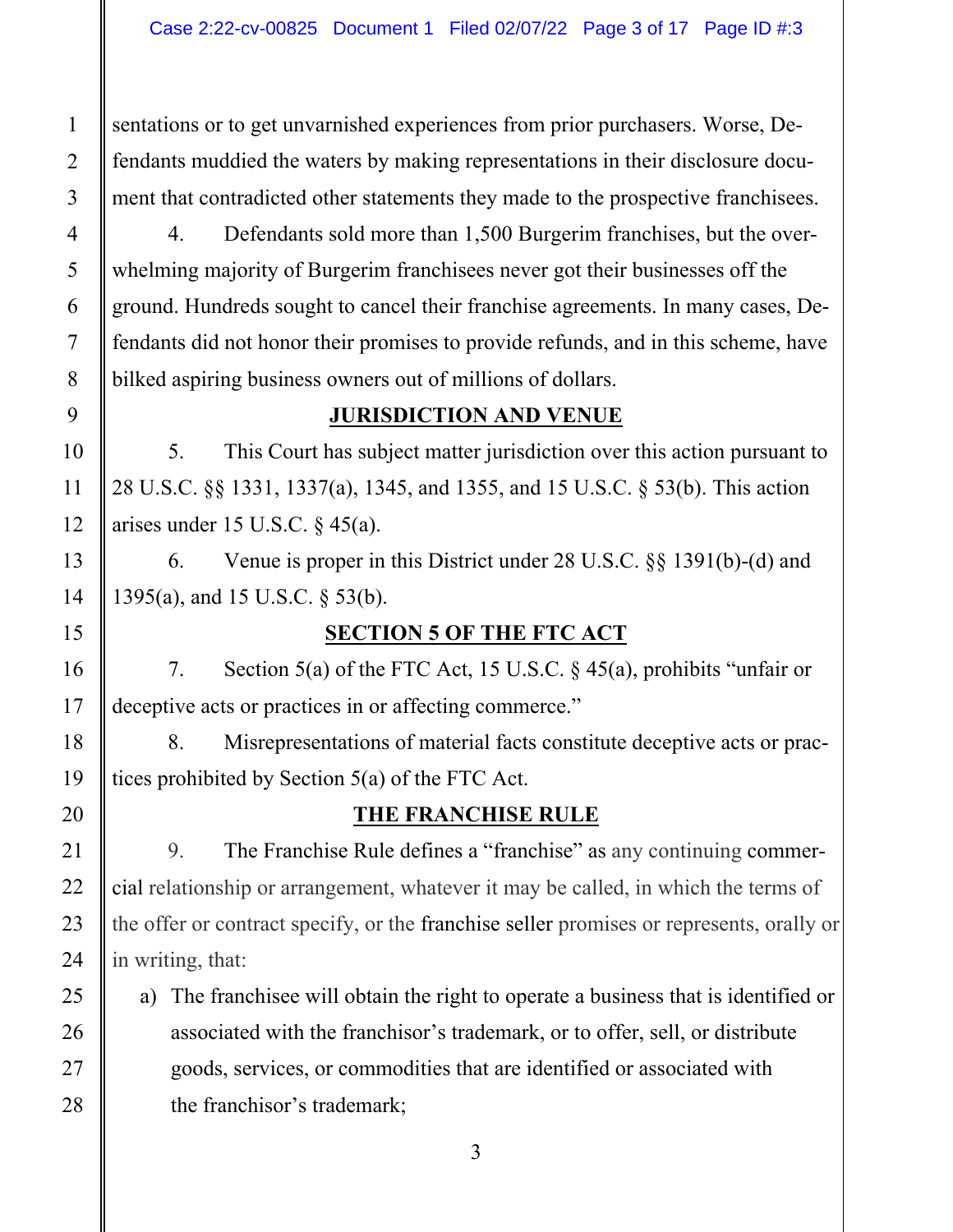- b) The franchisor will exert or has authority to exert a significant degree of control over the franchisee's method of operation, or to provide significant assistance in the franchisee's method of operation; and
- c) As a condition of obtaining or commencing operation of the franchise, the franchisee makes a required payment or commits to make a required payment to the franchisor or its affiliate. 16 C.F.R. § 436.1(h).

10. Under the Franchise Rule, a "franchise seller" is a person that offers for sale, sells, or arranges for the sale of a franchise. The term encompasses the franchisor and the franchisor's employees, representatives, agents, subfranchisors, and third-party brokers who are involved in franchise sales activities. It does not include existing franchisees who sell only their own outlet and who are otherwise not engaged in franchise sales on behalf of the franchisor. 16 C.F.R. § 436.1(j).

11. A "franchisor" means any person who grants a franchise and participates in the franchise relationship. Unless otherwise stated, it includes sub franchisors. For purposes of this definition, a "subfranchisor" means a person who functions as a franchisor by engaging in both pre-sale activities and post-sale performance. 16 C.F.R. § 436.1(k).

12. The Franchise Rule requires a franchisor to provide prospective franchisees with a basic Franchise Disclosure Document ("FDD") containing twentythree categories (or "Items") of information, including information about: the franchisor and its affiliates (Item 1); prior or pending litigation (Item 3); the initial fee paid by franchisees, including conditions under which the fee is refundable (Item 5); franchisee obligations to purchase or lease goods and services from designated suppliers and payments to the franchisor from such suppliers based on those purchases (Item 8); franchise endorsement by public figures (Item 18); the assistance provided by the franchisor (Item 11); and statistical information on the number of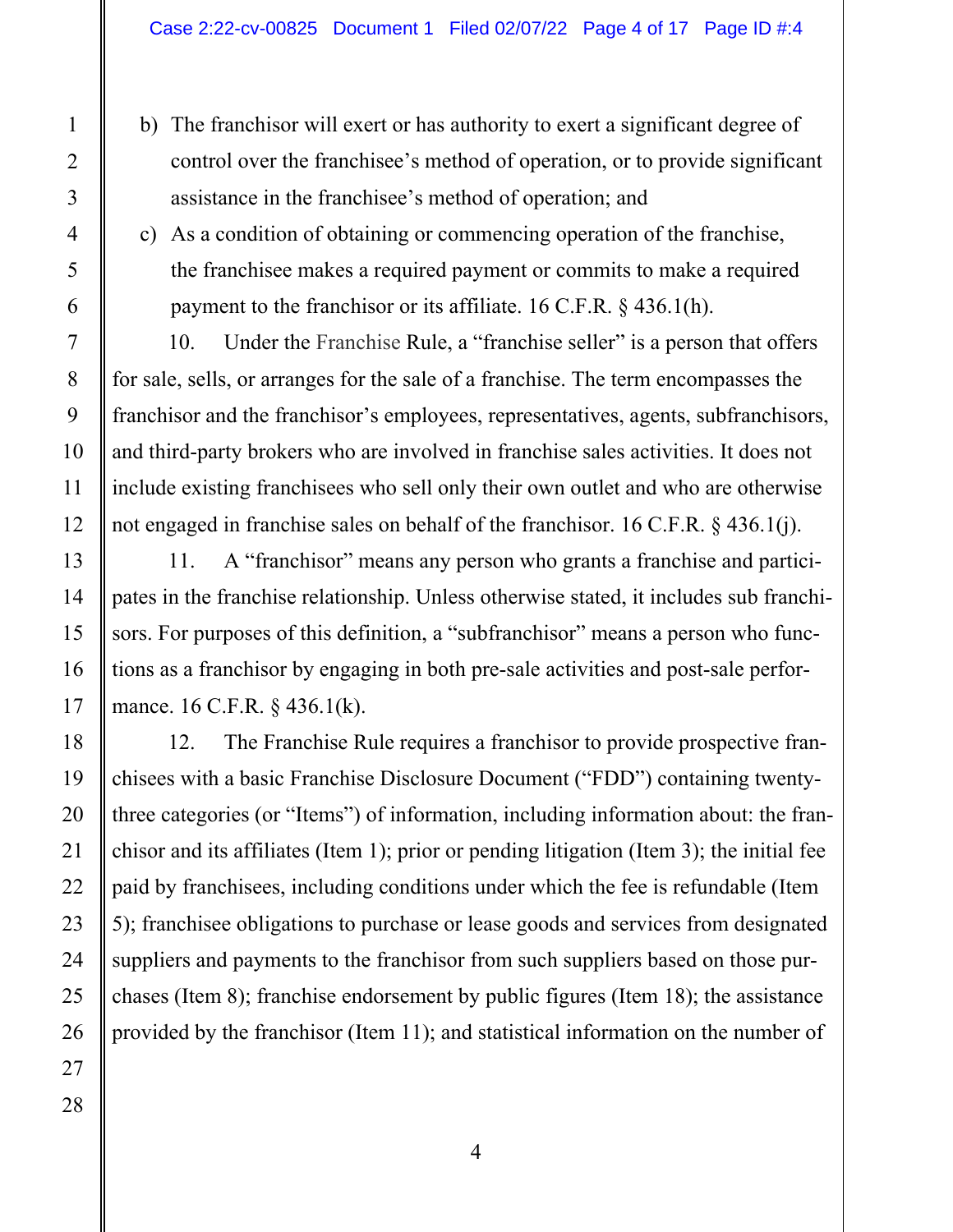company-owned and franchisee-owned outlets in the franchisor's system, including the names, addresses, and telephone numbers of existing franchisees (Item 20). 16 C.F.R. § 436.5(a)-(w).

13. The FDD must be current (16 C.F.R.  $\S$  436.2(a)) and marked with an issuance date (16 C.F.R. § 436.3(e)(6)). Additional disclosures are required if the franchisor elects to make any financial performance representations, such as including those financial performance representations in Item 19 of the franchisor's FDD, among other things. 16 C.F.R. § 436.9(c). Franchise sellers are prohibited from making any representations that contradict the information required to be disclosed in the FDD. 16 C.F.R.  $\S$  436.9(a).

14. Pursuant to Section 18(d)(3) of the FTC Act, 15 U.S.C. 57a(d)(3), and subparts B, D, and F, 16 C.F.R. § 436.2, § 436.6(a), and § 436.9, violations of the Franchise Rule constitute unfair or deceptive acts or practices in or affecting commerce, in violation of Section 5(a) of the FTC Act, 15 U.S.C. § 45(a).

15. Section  $5(m)(1)(A)$  of the FTC Act, 15 U.S.C.  $\frac{545(m)(1)(A)}{3}$ , as modified by Section 4 of the Federal Civil Penalties Inflation Adjustment Act of 1990, 28 U.S.C. § 2461, the Federal Civil Penalties Inflation Adjustment Act of 2015, Public Law 114-74, sec. 701, 129 Stat. 599 (2015), and Section 1.98(d) of the FTC's Rule of Practice, 16 C.F.R. § 1.98(d), authorizes this Court to award monetary civil penalties of not more than \$46,517 for each violation of the Franchise Rule assessed after January 10, 2022, including penalties whose associated violation predated January 10, 2022, that is made with actual knowledge or knowledge fairly implied on the basis of objective circumstances that such act is unfair or deceptive and is prohibited by such rule.

# **DEFENDANTS**

16. Defendant Burgerim Group USA, Inc. ("BIMGUSA") is a California corporation with its principal place of business at 23945 Calabasas Road, Calabasas, California 91302. BIMGUSA sells burger restaurant franchises under the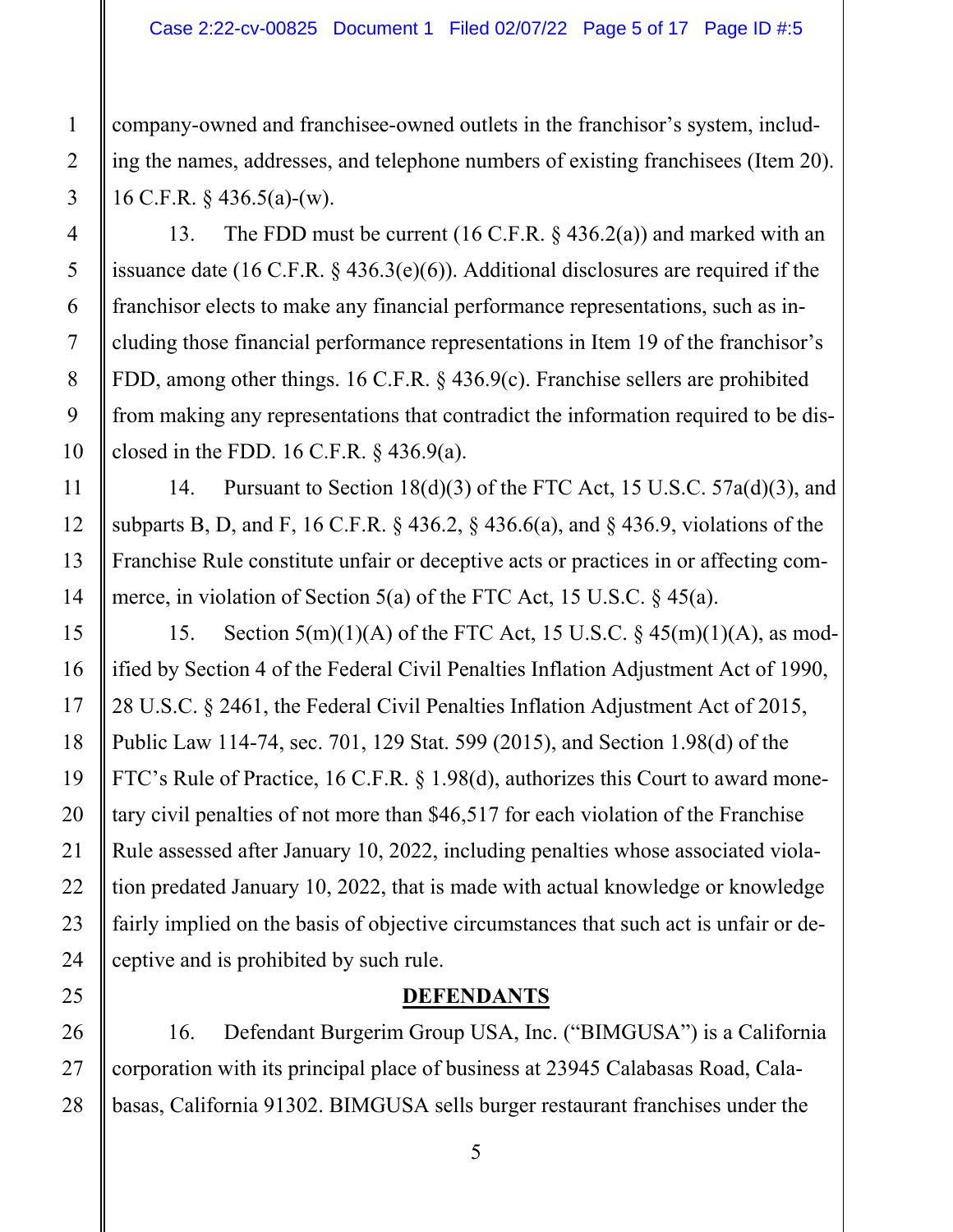trade name "Burgerim." BIMGUSA transacts or has transacted business in this District and throughout the United States. At all times relevant to this Complaint, acting alone or in concert with others, BIMGUSA has advertised, marketed, distributed or sold Burgerim franchises to consumers throughout the United States.

17. Defendant Burgerim Group, Inc. ("BIMG") is a Delaware corporation with its principal place of business at 23945 Calabasas Road, Calabasas, California 91302. BIMG transacts or has transacted business in this District and throughout the United States. Since 2019, BIMG, acting alone or in concert with others, has advertised, marketed, distributed or sold Burgerim franchises to consumers throughout the United States.

18. Defendant Oren Loni ("Loni") was at all relevant times the chief executive officer of BIMGUSA and BIMG (collectively, "Corporate Defendants"). Acting alone or in concert with others, he has formulated, directed, controlled, had the authority to control, or participated in the acts and practices of Corporate Defendants, including the acts and practices set forth in this Complaint. Loni has advertised, marketed, distributed or sold Burgerim franchises to consumers throughout the United States. At all times material to this Complaint, Loni formulated, directed, controlled, had the authority to control, or participated in the acts and practices of Corporate Defendants. Loni has been a signatory on BIMGUSA and BIMG bank accounts, communicated with prospective and existing franchisees about the Burgerim franchise opportunity, entered into agreements, and negotiated contracts with franchisees. In connection with the matters alleged herein, Loni transacts or has transacted business in this District and throughout the United States.

# **COMMON ENTERPRISE**

19. Defendants BIMGUSA and BIMG have operated as a common enterprise while engaging in the deceptive and unlawful acts and other violations of law alleged below. BIMGUSA was incorporated in California in October 2014 with its initial principal place of business at 16861 Ventura Boulevard, Suite 303, Encino,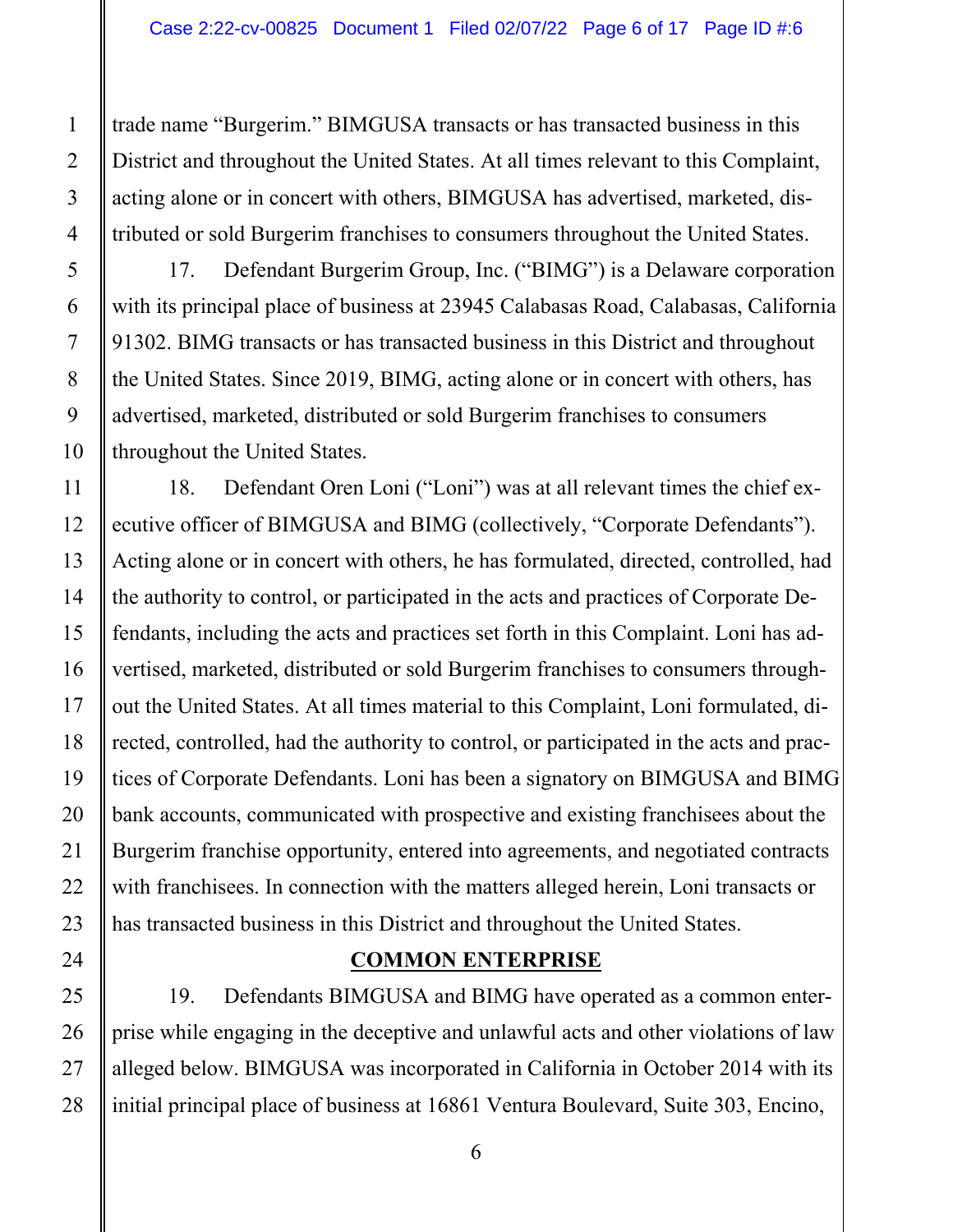California 91436. BIMG was incorporated in Delaware in June 2019 with its principal place of business at the same address. On September 4, 2019, pursuant to California Corporations Code sections 201(b) and 2106(b), and California Code of Regulations sections 21003-21004, Oren Loni, as CEO of BIMGUSA, granted permission to BIMG to do business in California under that name. Since at least August 2019, BIMG has participated in the operation of the Burgerim franchise business, including, but not limited to, communicating with and managing the business relationships with BIMGUSA franchisees, enforcing agreements entered into by BIMGUSA and its franchisees; receiving rebate payments sent to BIMGUSA under agreements with product and service suppliers; and making payments to employees or former employees of BIMGUSA.

20. Corporate Defendants have conducted the business practices described below through interrelated companies that have common management; coordinated business functions; shared office space, employees and resources; shared revenues, and comingled funds. Because these Corporate Defendants have operated as a common enterprise, each of them is liable for the acts and practices as alleged below.

# **COMMERCE**

21. At all times relevant to this Complaint, Defendants have maintained a substantial course of trade in or affecting commerce, as "commerce" is defined in Section 4 of the FTC Act, 15 U.S.C. § 44.

# **DEFENDANTS' BUSINESS ACTIVITIES**

22. Since at least 2016, Defendants BIMGUSA and Oren Loni, and since 2019, Defendant BIMG, have offered and sold franchises of Burgerim, a fast-casual restaurant specializing in multiple types of hamburgers.

23. For those interested in opening a Burgerim franchise, the investment of time and money is quite substantial. In many instances, franchisees paid De-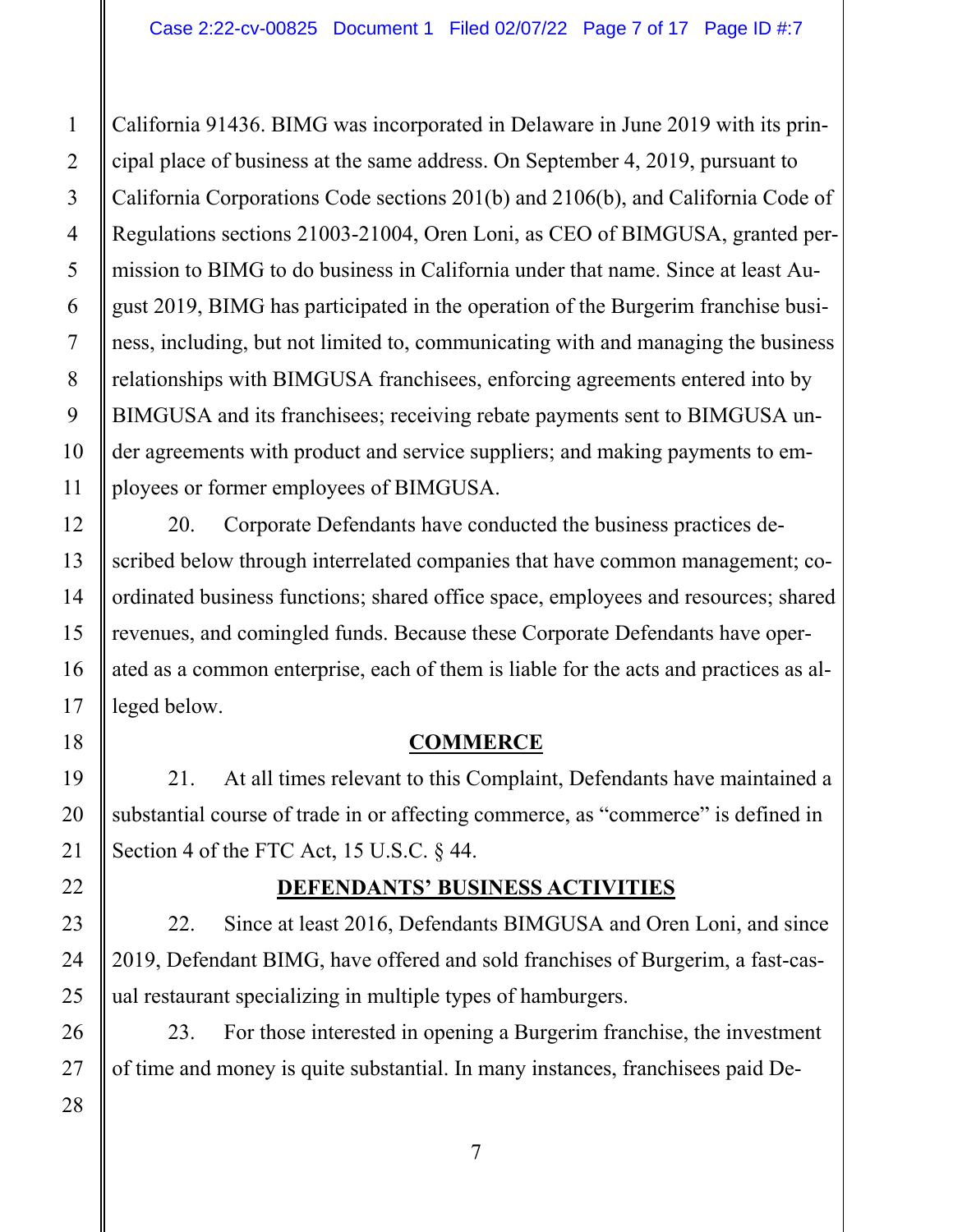fendants a franchise fee between \$50,000 and \$70,000 for a single franchise location. In many instances, Defendants offered incentives to purchase more than one Burgerim franchise, such as a discounted franchise fee of \$40,000 per franchise. To secure the money to pay the franchise fees, many prospective franchisees have sought and taken out loans backed by the Small Business Administration or a commercial bank lender.

24. Defendants have targeted military veterans, recruiting them to the franchise by offering them, in many instances, a \$10,000 to \$15,000 discount off the franchise fee for a single Burgerim franchise. In many instances, Defendants have incentivized veterans to purchase more than one location by offering a discount to veterans who purchased multiple locations.

25. In exchange for the franchise fee, Defendants provided franchisees the right to establish and operate a Burgerim restaurant. The fee does not include other costs of opening or operating the franchise, such as securing a location, building out the restaurant, outfitting it with necessary equipment, and obtaining products and supplies. Defendants have estimated that it may cost franchisees more than \$600,000 to begin operation of a Burgerim franchise.

26. Defendants control the franchise operations by, among other things, approving sites for Burgerim restaurant locations, imposing building design specifications, and requiring franchisees to sell specific items, use certain equipment, and purchase only approved products and supplies.

27. Franchisees who paid Defendants the franchise fee come from different backgrounds and business experiences. In many instances, Burgerim franchisees had no prior experience running a restaurant before signing up to be a Burgerim franchisee.

28. Defendants make it a point to undersell the risks and difficulties of opening a franchise. In their online and in-person marketing, Defendants represent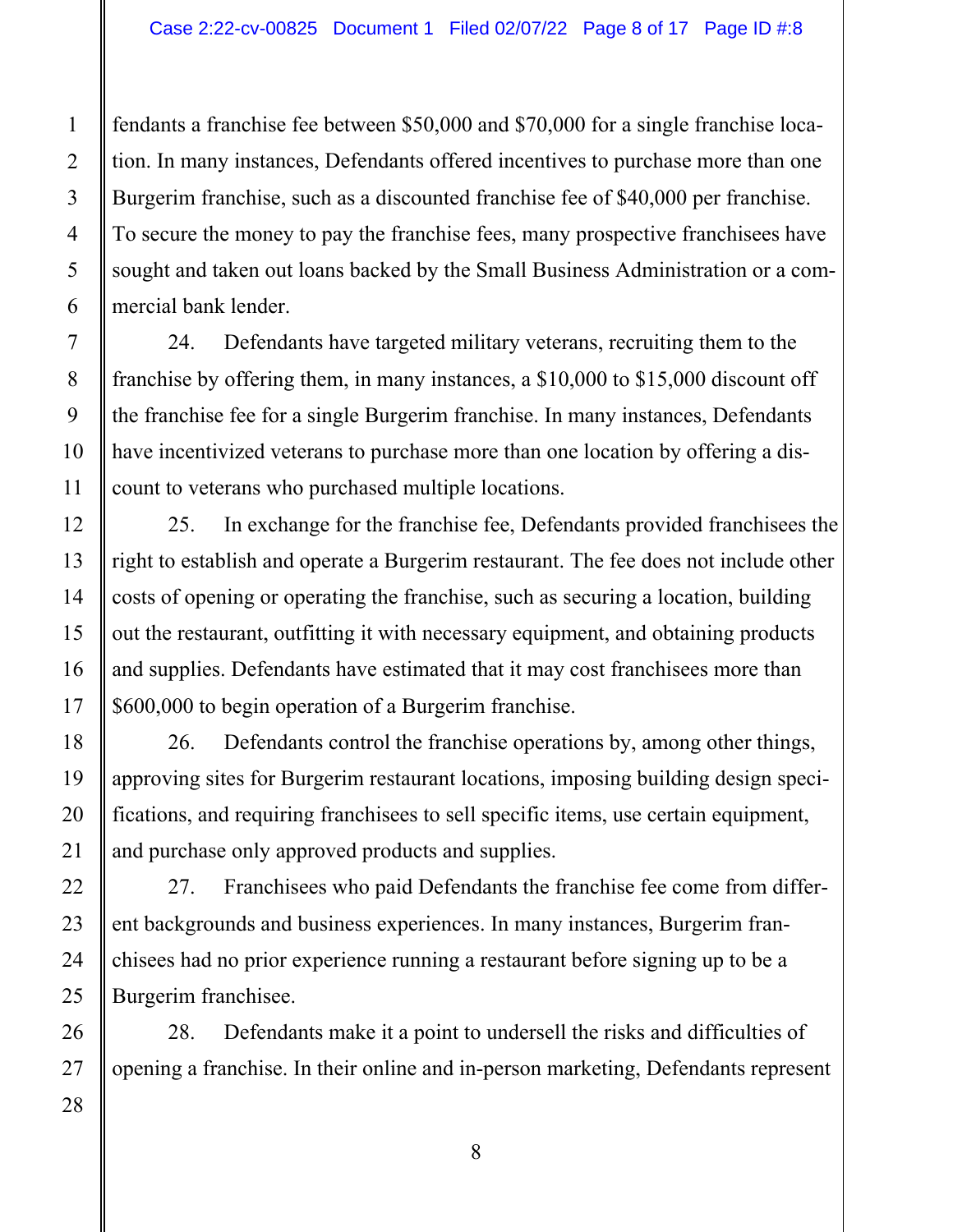that their franchise is a "business in a box," which prospective franchisees do not need any prior business experience to operate.

29. Anticipating that inexperienced franchisees may be intimidated by the process, Defendants represent they will assist franchisees every step of the way. For example, Defendants represent in the Burgerim "Brand Book," which they provide to prospective franchisees, that "…[o]ur Burgerim Team walks you through the entire process of becoming a restaurateur [sic]." The Brand Book also states, among other things, that Defendants will assist franchisees with "locking in a prime location" for their restaurant, obtaining financing, and "acquiring the architect and contractors, as well as the different licenses needed to open the restaurant." Defendants also promise to provide ongoing support to franchisees.

 [www.burgerim.com:](www.burgerim.com) 30. Defendants also make the following representations on their website,

 "All you need is the will to succeed. Our international fast food franchising team paves the way for you to become a thriving business owner. We'll help you customize your location, hire a small team, and generate wealth."

• "Burgerim's experienced global team has conducted extensive research into the US fast casual dining market and has developed training, branding and operations protocols designed to empower franchise owners and support them in operating successful and profitable Burgerim stores in their communities."

31. In many instances, throughout the sales process, Defendants have pitched prospective franchisees on the financial performance of their franchise opportunity. Defendants have made verbal representations about the financial performance of existing locations and prospective franchisees' likely performance, such as estimates for weekly or monthly sales figures and break-even points. For example, a Burgerim representative told one franchisee that the break-even point for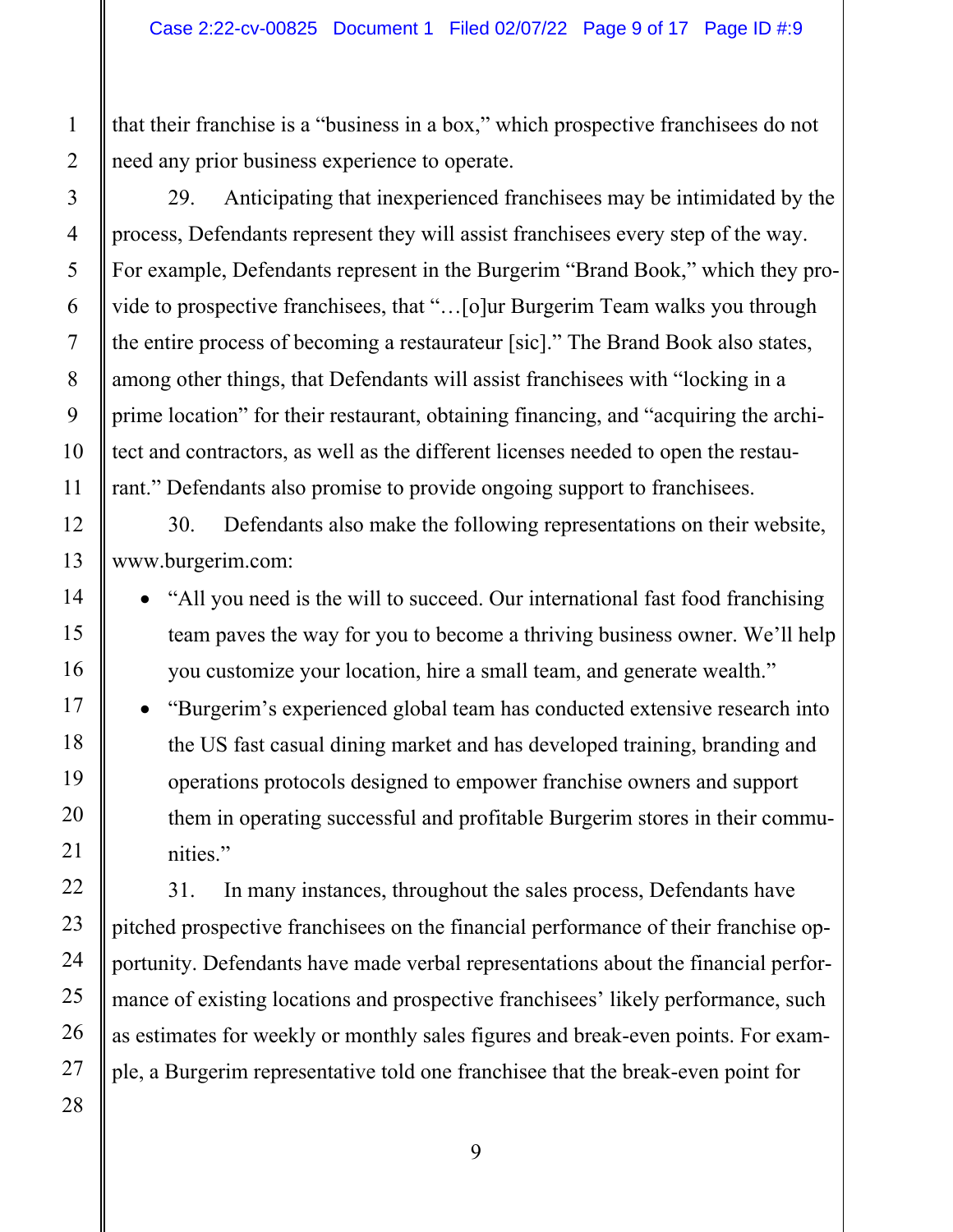open Burgerim stores was \$50,000 per month and that they were all hitting that number in two weeks or sooner.

32. Further downplaying the financial risk of paying the franchise fees, in many instances, Defendants, verbally or in writing, have represented to prospective and existing franchisees that if they were unable to obtain financing or secure a restaurant location, Defendants would refund the prospective franchisees their franchise fees. In some instances, Defendants entered into written refund and cancellation agreements with existing franchisees whereby Defendants agreed to provide a refund of the franchise fees. In exchange, the franchisees agreed, among other things, not to disparage Defendants.

33. For many franchisees who paid franchise fees to Burgerim, Defendants' promises were illusory. In numerous instances, franchisees could not secure the financing necessary to pay necessary costs, such as conducting the build out of the restaurant to the specifications demanded by Defendants. Other franchisees could not secure a restaurant location.

34. In many cases, Defendants did not provide the promised refunds to franchisees who requested one. Even franchisees who persisted with repeated requests spanning several months often were unable to obtain a refund. For example, some franchisees who were unable to secure financing, and had a signed letter from Oren Loni promising that Burgerim would refund their franchise fee under such circumstances, spent more than a year trying to get their money back to no avail. Ultimately, a Burgerim representative told them that in order to get their money back, they would have to sign a new document, which included a non-disparagement clause and other obligations.

28 35. Since 2017 Burgerim has sold more than 1,500 franchises across the United States, for which Defendants received tens of millions of dollars. Despite Defendants receiving franchise fee payments from prospective franchisees for the right to open a Burgerim franchise, the majority of those franchises never opened.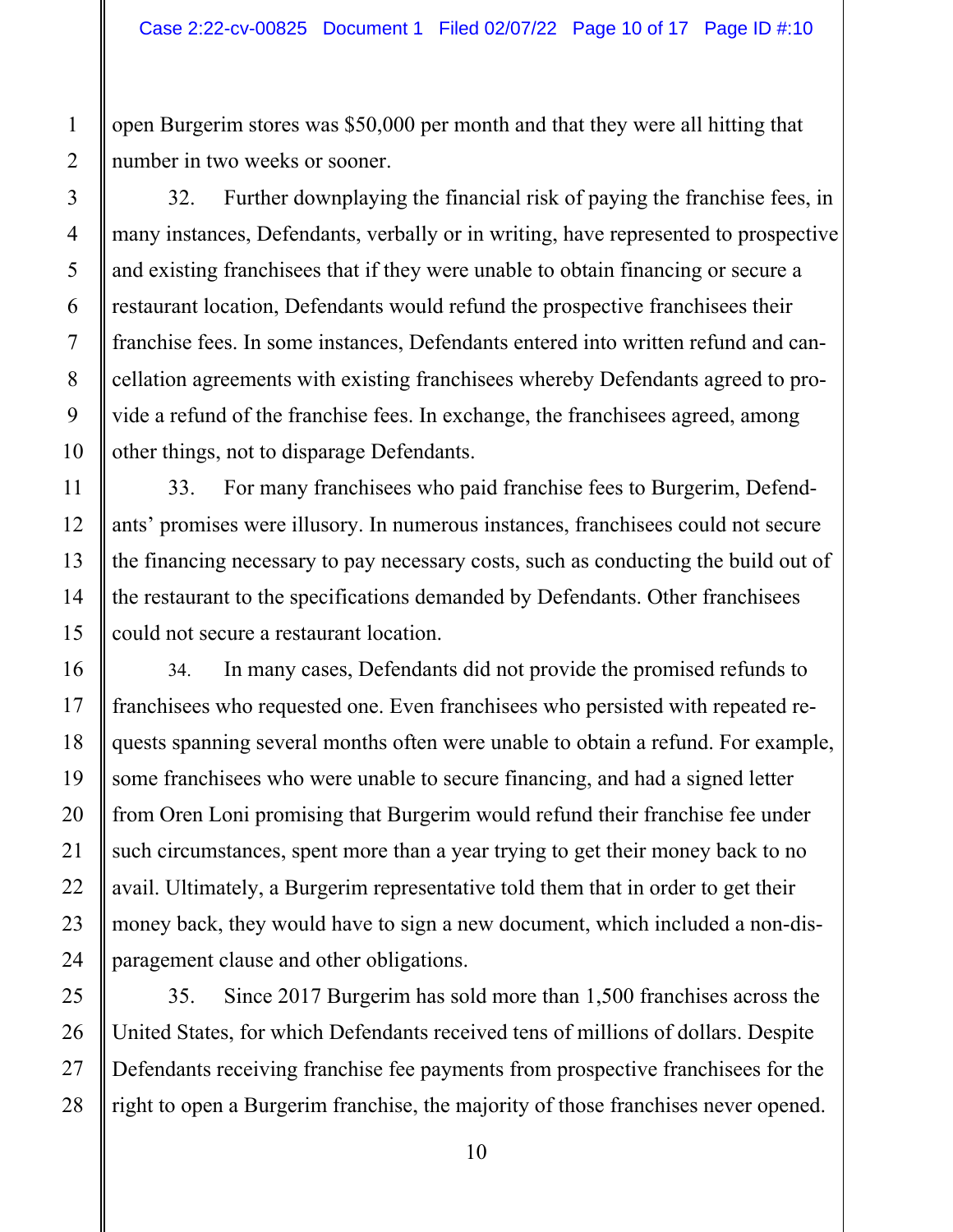36. In addition to their misrepresentations and broken promises, Defendants withheld material information required by the Franchise Rule. The Franchise Rule requires franchisors to provide aspiring entrepreneurs with a FDD containing certain mandatory disclosures, a key purpose of which is to enable prospective franchisees to assess the risks of the paying the franchise fee and entering into a franchise agreement.

37. For example, in numerous instances, Defendants' FDDs did not include in Item 2 the name and position of the franchisor's principals or any other individuals who would have management responsibility relating to the sale or operation of the franchises, impeding prospective franchisees from conducting appropriate due diligence.

38. Defendants' FDDs, in numerous instances, did not provide contact information for prior purchasers as required in Item 20, impeding prospective franchisees from contacting other franchisees and learning about their experiences with Defendants.

39. Defendants failed to include in Item 19 of the FDDs, the verbal financial performance representations they provided to prospective franchisees. In fact, Defendants not only failed to include this required information, they contradicted their verbal representations by stating in the FDDs that no such representations had been made.

40. Despite Defendants' representations that under certain conditions they would refund the franchisees' franchise fees, in numerous instances, Item 5 of Defendants' FDDs did not identify all such conditions. In fact, not only did Defendants fail to include all such conditions, but in certain instances, the FDDs contradicted Defendants' own representations by stating the franchise fee was non-refundable.

41. Defendants' unlawful activities have harmed people across the country. Many franchisees find themselves crushed by substantial debt or ruined credit,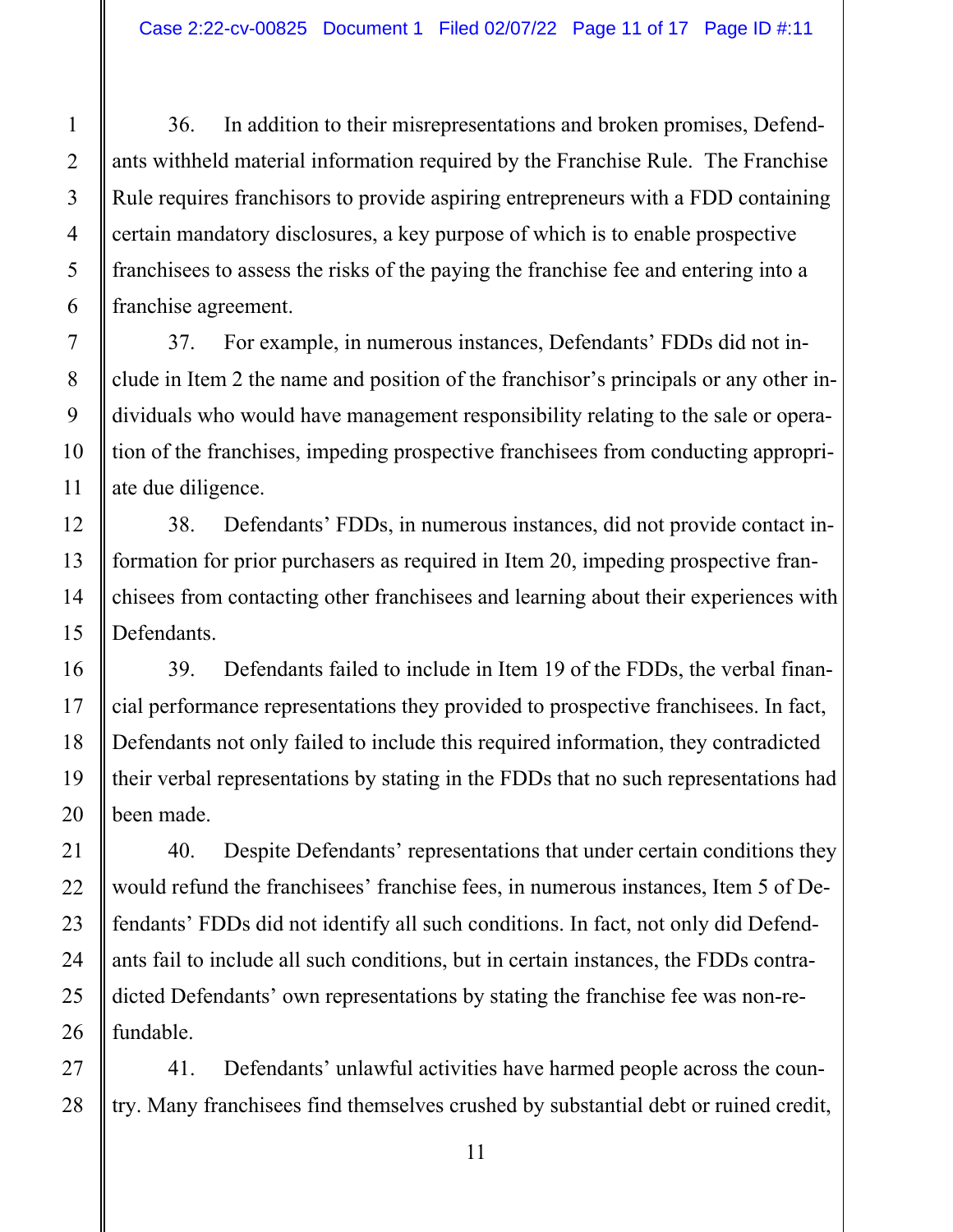in addition to the time and effort they exerted to make their entrepreneurial aspirations a reality.

42. In early 2020, the Maryland Attorney General's office, the Washington Department of Financial Institutions, and Indiana's Secretary of State each issued orders against BIMGUSA that prohibit it from selling franchises in their respective states based upon various violations of their respective state franchise laws. In addition, in February 2021, the Commissioner of Financial Protection and Innovation for the State of California issued a citation and cease and desist order against Defendants for injunctive and monetary relief for violations of California law.

43. Defendants continue to advertise the Burgerim franchise opportunity on their website, [burgerim.com](https://burgerim.com).

44. Based on the facts and violations of law alleged in this Complaint, the FTC has reason to believe that Defendants continue to violate or are about to violate laws enforced by the Commission.

# **VIOLATIONS OF SECTION 5 OF FTC ACT COUNT I**

45. Paragraphs 1-44 are incorporated as if set forth herein.

46. In numerous instances in connection with the advertising, marketing, promotion, offering for sale, or sale of Burgerim franchises, Defendants have made false or misleading representations of material facts to franchisees.

47. For example, Burgerim represented directly, or indirectly, expressly or by implication, that it will provide a refund of the franchise fee to franchisees who are unable to secure financing or a restaurant location. In fact, in numerous instances where Defendants represented that Burgerim would provide a refund of the franchise fee to franchisees who were unable to secure financing or a restaurant location, Defendants did not refund the franchise fee.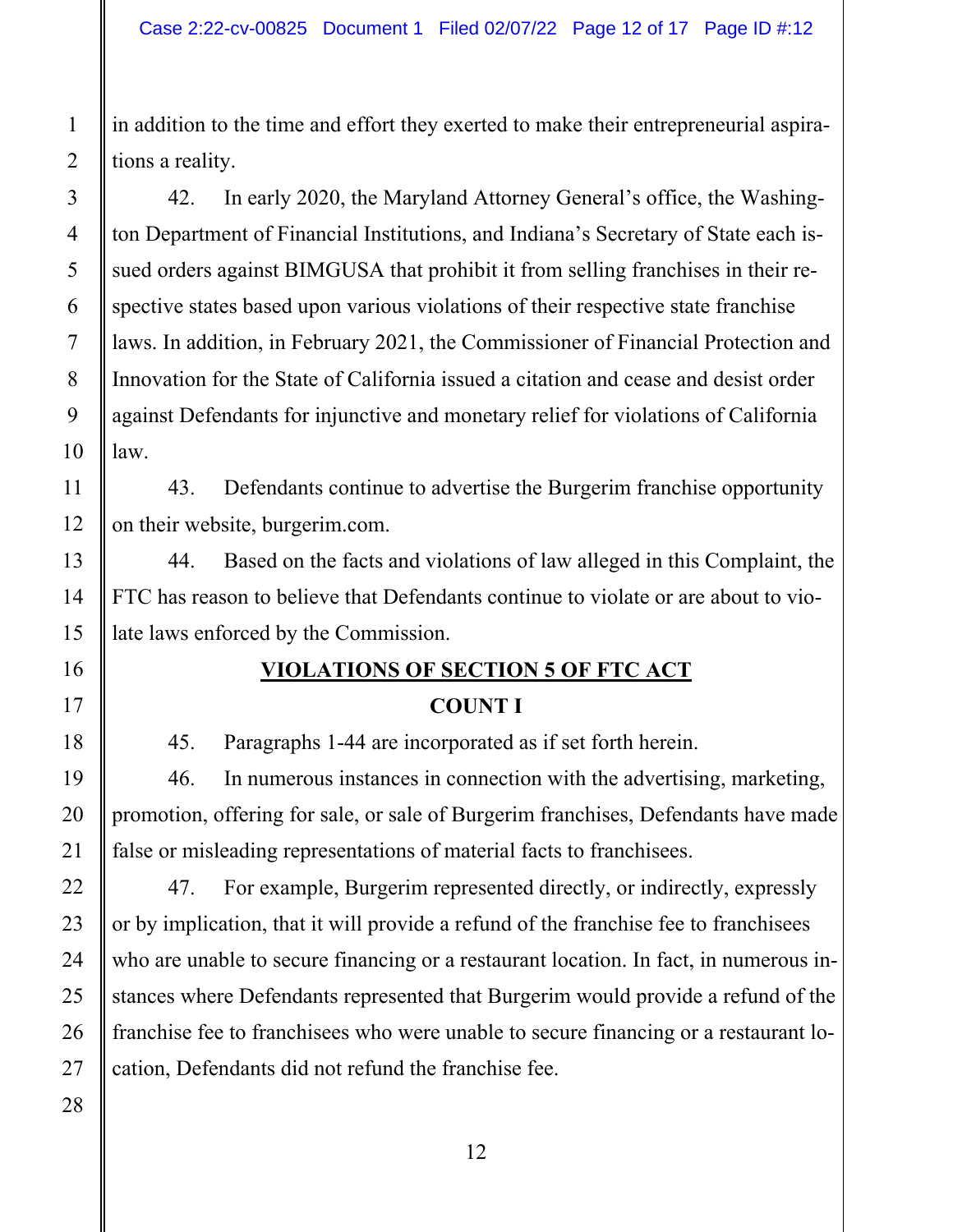48. Therefore, Defendants have made false or misleading representations of material facts that constitute deceptive acts or practices in violation of Section 5(a) of the FTC Act.

# **COUNT II VIOLATIONS OF THE FRANCHISE RULE**

Disclosure Violations

49. Paragraphs 1-48 are incorporated as if set forth herein.

50. The Burgerim opportunity sold by Defendants is a "franchise" pursuant to the Franchise Rule.

51. Defendants are "franchise sellers" pursuant to the Franchise Rule.

52. Defendants are "franchisors" pursuant to the Franchise Rule.

53. In many instances, Defendants furnish prospective franchisees with disclosures that fail to comply with the FTC's Franchise Rule's disclosure requirements.

54. Defendants had knowledge of the requirements of the Franchise Rule as evidenced by the fact that they provided an FDD to prospective franchisees.

55. In connection with the offering for sale and sale of franchises, as "franchise" is defined in 16 C.F.R. § 436.1(h), in many instances, Defendants furnish prospective franchisees with FDDs that fail to: (1) include all of the information required by the Franchise Rule, 16 C.F.R. § 436.5 and (2) follow the instructions for preparing disclosure documents set forth in 16 C.F.R. §§ 436.3 and 436.6 of the Franchise Rule. For example, in certain instances Defendants failed to disclose the following:

a) the issuance date of each FDD  $(16 \text{ C.F.R. } § 436.3(e)(6))$ ;

b) the name and principal business address of any affiliates that offer franchises in any line of business (Item 1) (16 C.F.R.  $\S$  436.5(a)(1));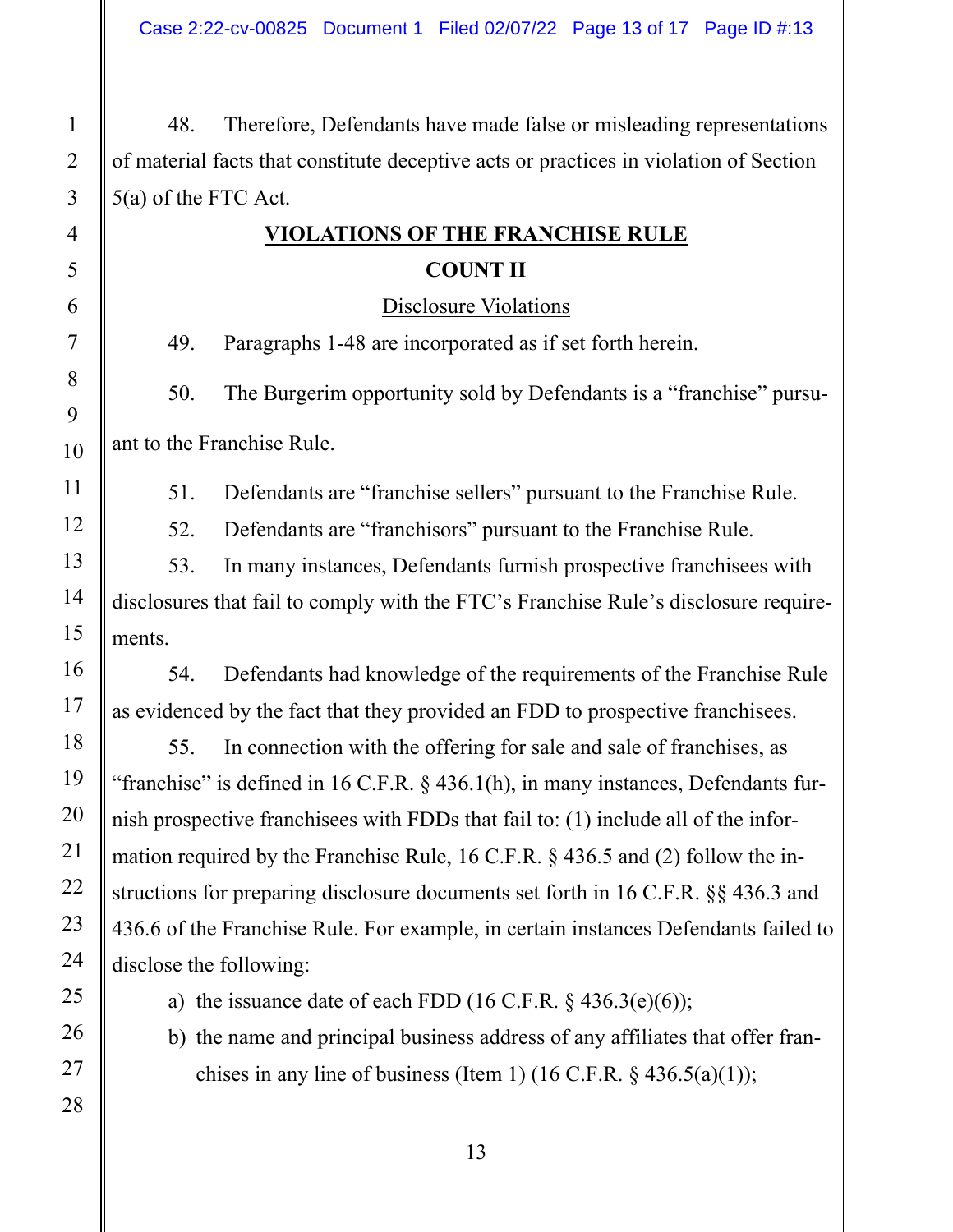- c) the prior business experience of any affiliates that offer any franchises in any line of business (Item 1)  $(16 \text{ C.F.R.} \$   $436.5(a)(7))$ ;
- (Item 2)  $(16 \text{ C.F.R. } § 436.5(b));$ d) the name and position of the franchisor's directors, trustees, general partners, principal officers, and any other individuals who will have management responsibility relating to the sale or operation of the franchises
- $\epsilon$ ) any conditions under which the initial fees are refundable (Item 5)  $(16 \text{ C.F.R. } § 436.5(e));$
- f) information regarding the revenue the franchisor received from required purchases or leases by franchisees (Item 8) (16 C.F.R. § 436.5(h)(6)); and
- g) the telephone numbers of each current franchisee's outlets, and the name, city and state, and current business telephone number or, if unknown, the last known home telephone number of every franchisee who voluntarily or involuntarily ceased to do business under the franchise agreement during the most recently completed fiscal year or who has not communicated with the franchisor within 10 weeks of the disclosure document issuance date (Item 20) (16 C.F.R. § 436.5(t)(4)-(5)).

56. Therefore, Defendants have violated subpart C, 16 C.F.R. §§ 436.3, 436.5, and subpart D, 16 C.F.R. § 436.6, of the Franchise Rule with the knowledge required by Section  $5(m)(1)(A)$  of the FTC Act, 15 U.S.C. § 45 $(m)(1)(A)$ .

### **COUNT III**

Dissemination of Financial Performance Representations Not Included in FDD

57. Paragraphs 1-56 are incorporated as if set forth herein.

58. Section 436.9(c) of the Franchise Rule, 16 C.F.R. § 436.9(c), requires a franchisor to include any and all financial performance representations in Item 19 of the franchisor's FDD.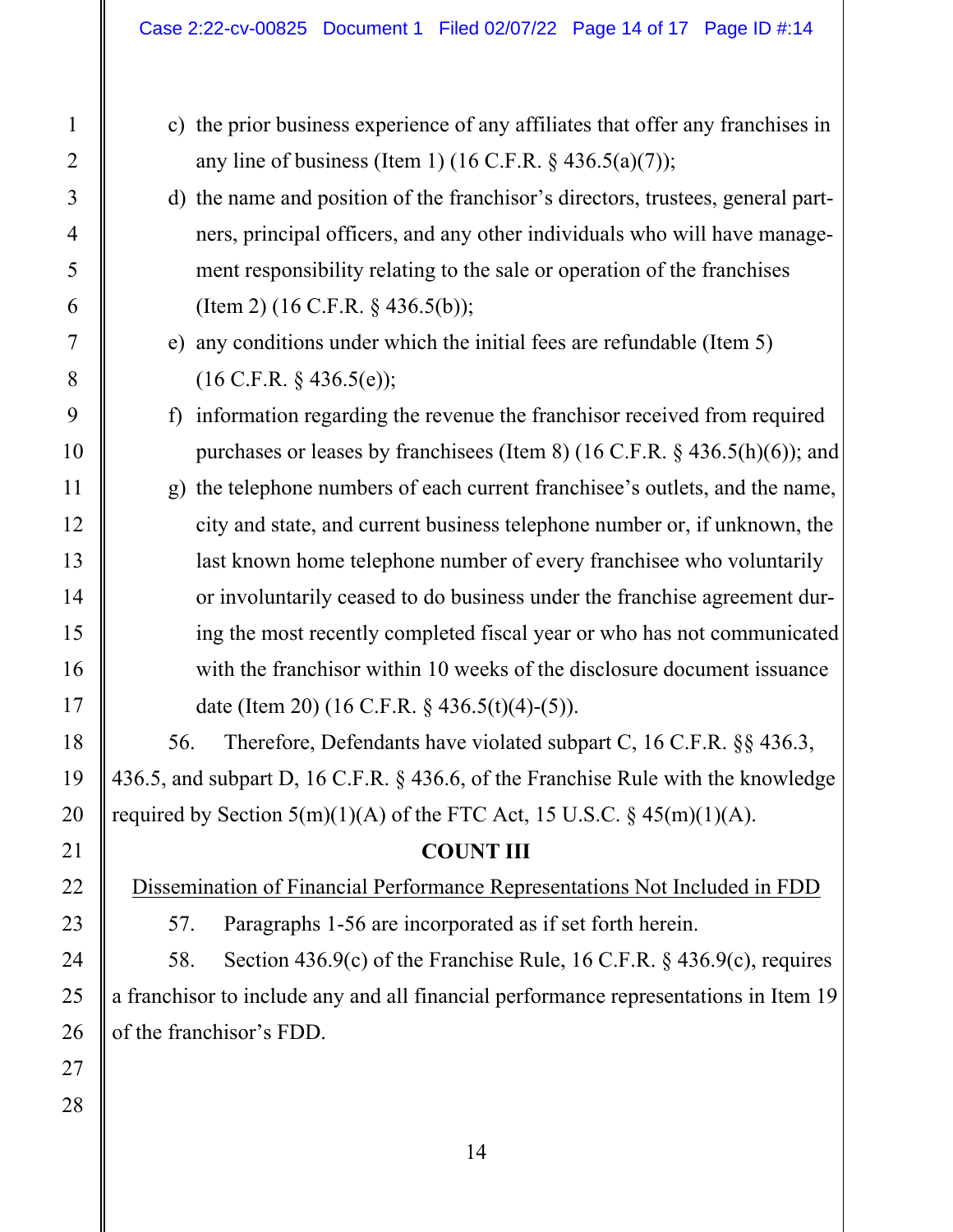59. In connection with the offering for sale and sale of franchises, as "franchise" is defined in section 436.1(h) of the Franchise Rule, Defendants disseminated financial performance representations to prospective franchisees while failing to include those representations in Item 19 of Defendant BIMGUSA's FDD and failing to provide the other information and statements as required by Section 436.9(c) of the Franchise Rule.

60. Therefore, Defendants have violated section  $436.9(c)$  of the Franchise Rule, 16 C.F.R. § 436.9(c) and Section 5(a) of the FTC Act with the knowledge required by Section  $5(m)(1)(A)$  of the FTC Act, 15 U.S.C. § 45 $(m)(1)(A)$ .

### **COUNT IV**

Claims or Representations that Contradict a Required Disclosure

61. Paragraphs 1-60 are incorporated as if set forth herein.

62. Section 436.9(a) of the Franchise Rule, 16 C.F.R. § 436.9(a), prohibits a franchisor from making any claim or representation orally, visually, or in writing that contradicts the information required to be disclosed by the Franchise Rule.

63. In connection with the offering for sale and sale of franchises, as "franchise" is defined in Section 436.1(h) of the Franchise Rule, Defendants made numerous representations contradicting disclosures made in their FDD, including but not limited to making representations to prospective or existing franchisees:

- a) that they could obtain refunds, in certain circumstances, of their franchise fees;
- b) regarding the financial performance of already-open franchise locations and the income (gross and net) that prospective franchisees could expect to make; and
- c) regarding Defendants' obligations to provide assistance in identifying a location, obtaining financing, constructing, and remodeling the franchise premises.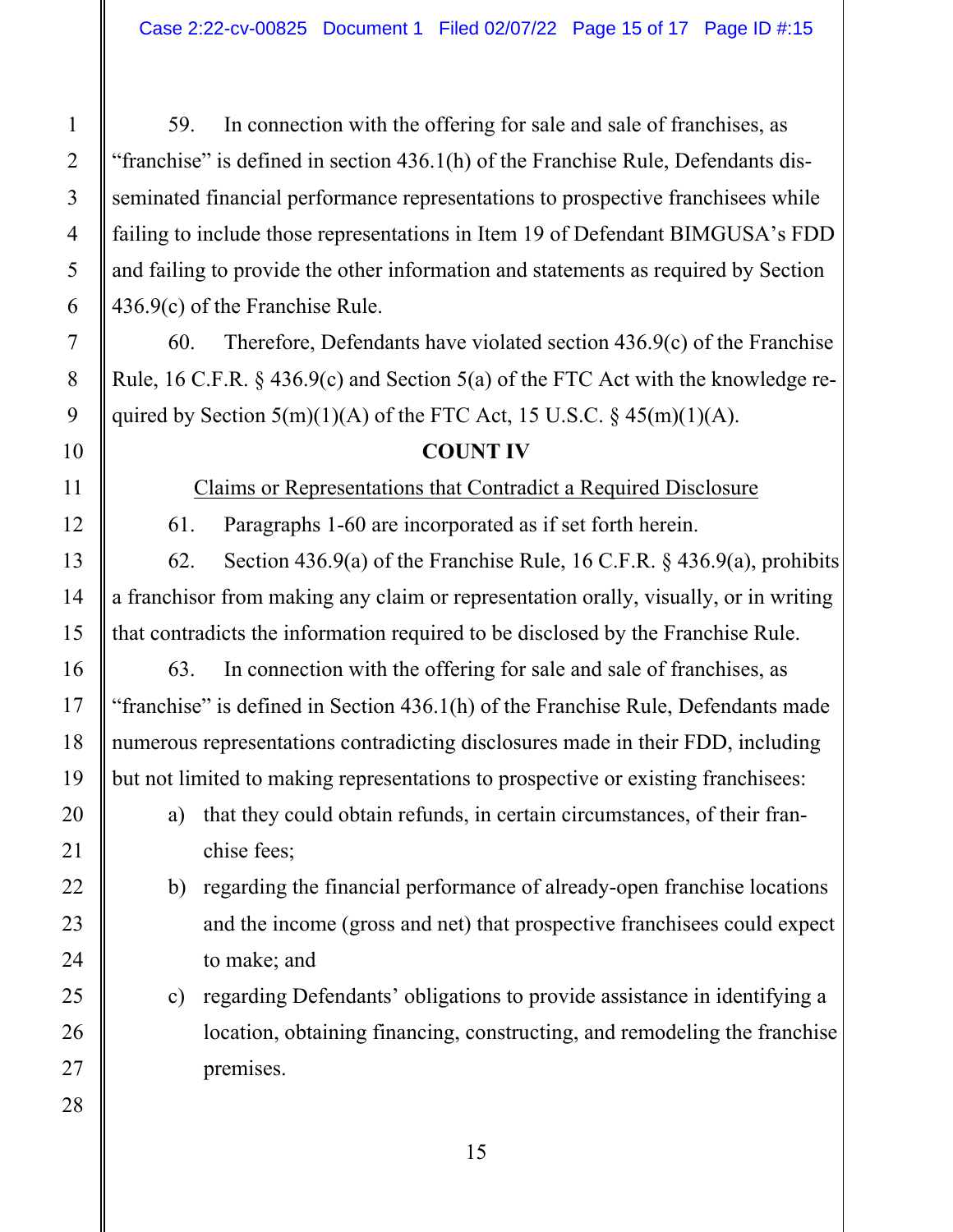64. Therefore, Defendants have violated Section 436.9(a) of the Franchise Rule, 16 C.F.R. § 436.9(a), and Section 5(a) of the FTC Act with the knowledge required by Section  $5(m)(1)(A)$  of the FTC Act, 15 U.S.C. § 45 $(m)(1)(A)$ .

### **CONSUMER INJURY**

65. Consumers have suffered or will suffer substantial monetary loss as a result of Defendants' violation of the Franchise Rule and the FTC Act. Absent injunctive relief by the Court, Defendants are likely to continue to injure consumers and harm the public interest in the offer and sale of franchises.

### **PRAYER FOR RELIEF**

WHEREFORE, Plaintiff requests that the Court:

A. Enter a permanent injunction to prevent future violations of the FTC Act and Franchise Rule by Defendants;

B. Award monetary and other equitable relief within the Court's power to grant;

C. Award Plaintiff monetary civil penalties from each Defendant for every violation of the Franchise Rule; and

 proper. D. Award any additional relief as the Court determines to be just and

# **DEMAND FOR JURY TRIAL**

Plaintiff hereby demands a trial by jury of all issues so triable pursuant to Rule 38 of the Federal Rules of Civil Procedure.